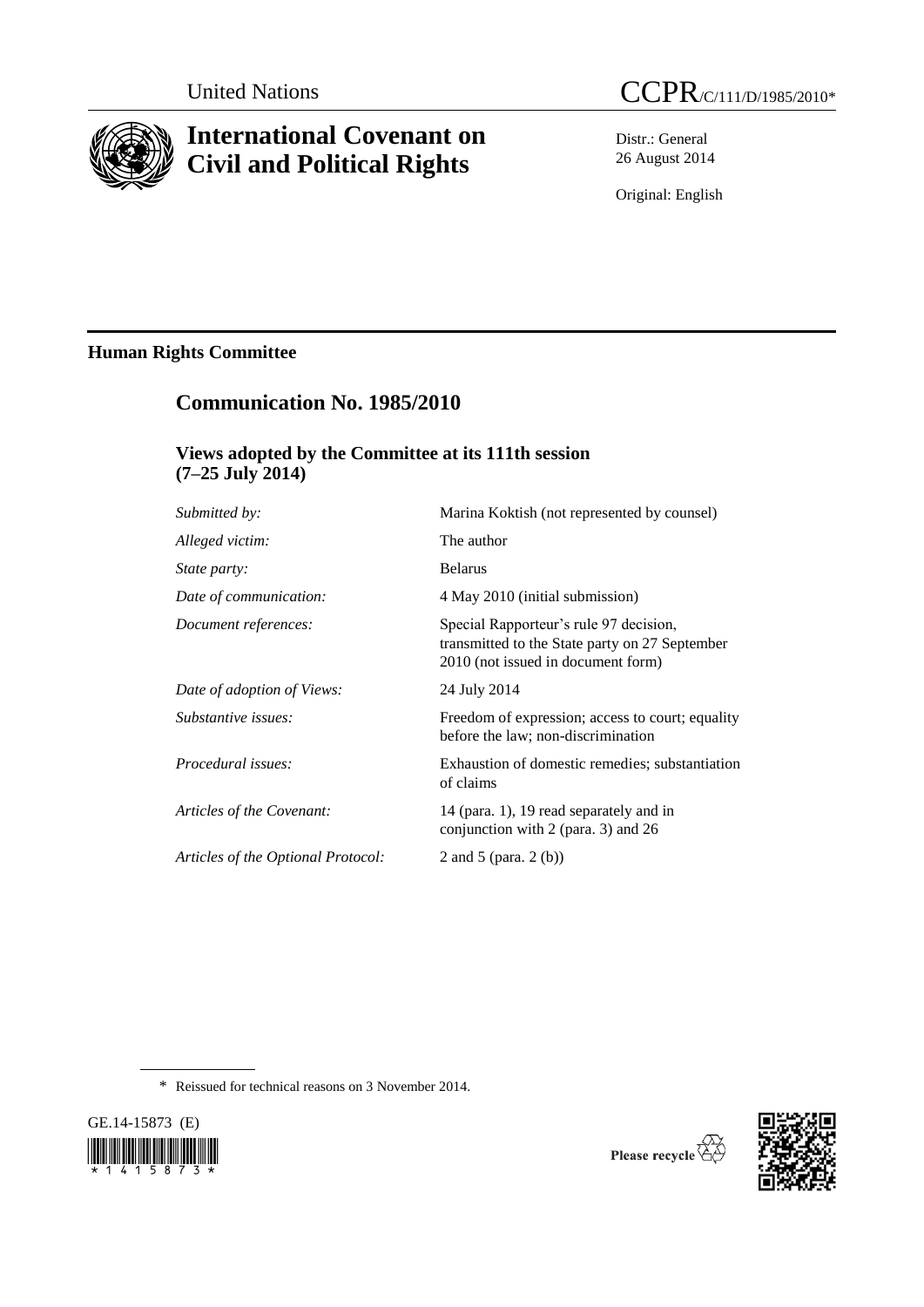### **Annex**

## **Views of the Human Rights Committee under article 5, paragraph 4, of the Optional Protocol to the International Covenant on Civil and Political Rights (111th session)**

concerning

## **Communication No. 1985/2010\***

| Submitted by:          | Marina Koktish (not represented by counsel) |
|------------------------|---------------------------------------------|
| Alleged victim:        | The author                                  |
| <i>State party:</i>    | <b>Belarus</b>                              |
| Date of communication: | 4 May 2010 (initial submission)             |

*The Human Rights Committee*, established under article 28 of the International Covenant on Civil and Political Rights,

*Meeting on* 24 July 2014,

*Having concluded* its consideration of communication No. 1985/2010, submitted to the Human Rights Committee by Marina Koktish under the Optional Protocol to the International Covenant on Civil and Political Rights,

*Having taken into account* all written information made available to it by the author of the communication and the State party,

*Adopts* the following:

### **Views under article 5, paragraph 4, of the Optional Protocol**

1. The author is Marina Koktish, a Belarusian national, born in 1977. She claims to be a victim of a violation by Belarus of her rights under article 14, paragraph 1; article 19 read separately and in conjunction with article 2, paragraph 3; and article 26 of the International Covenant on Civil and Political Rights.<sup>1</sup> The author is unrepresented.

#### **The facts as submitted by the author**

2.1 The author is a journalist for the independent newspaper *Narodnaya Volya*. On 26 November 2008, the editor-in-chief of the newspaper submitted a request for the author's accreditation to the State party's National Assembly in order to enable her to report on the work of the House of Representatives. On 31 December 2008, the deputy head of the secretariat of the House of Representatives informed the editor-in-chief that the request had been forwarded to the security service responsible for granting access to the premises of the

<sup>\*</sup>The following members of the Committee participated in the consideration of the present communication: Yadh Ben Achour, Lazhari Bouzid, Cornelis Flinterman, Yuji Iwasawa, Walter Kälin, Zonke Zanele Majodina, Gerald L. Neuman, Sir Nigel Rodley, Víctor Manuel Rodríguez-Rescia, Fabián Omar Salvioli, Dheerujlall B. Seetulsingh, Anja Seibert-Fohr, Yuval Shany, Konstantine Vardzelashvili, Margo Waterval and Andrei Paul Zlătescu.

<sup>&</sup>lt;sup>1</sup> The Optional Protocol entered into force for Belarus on 30 December 1992.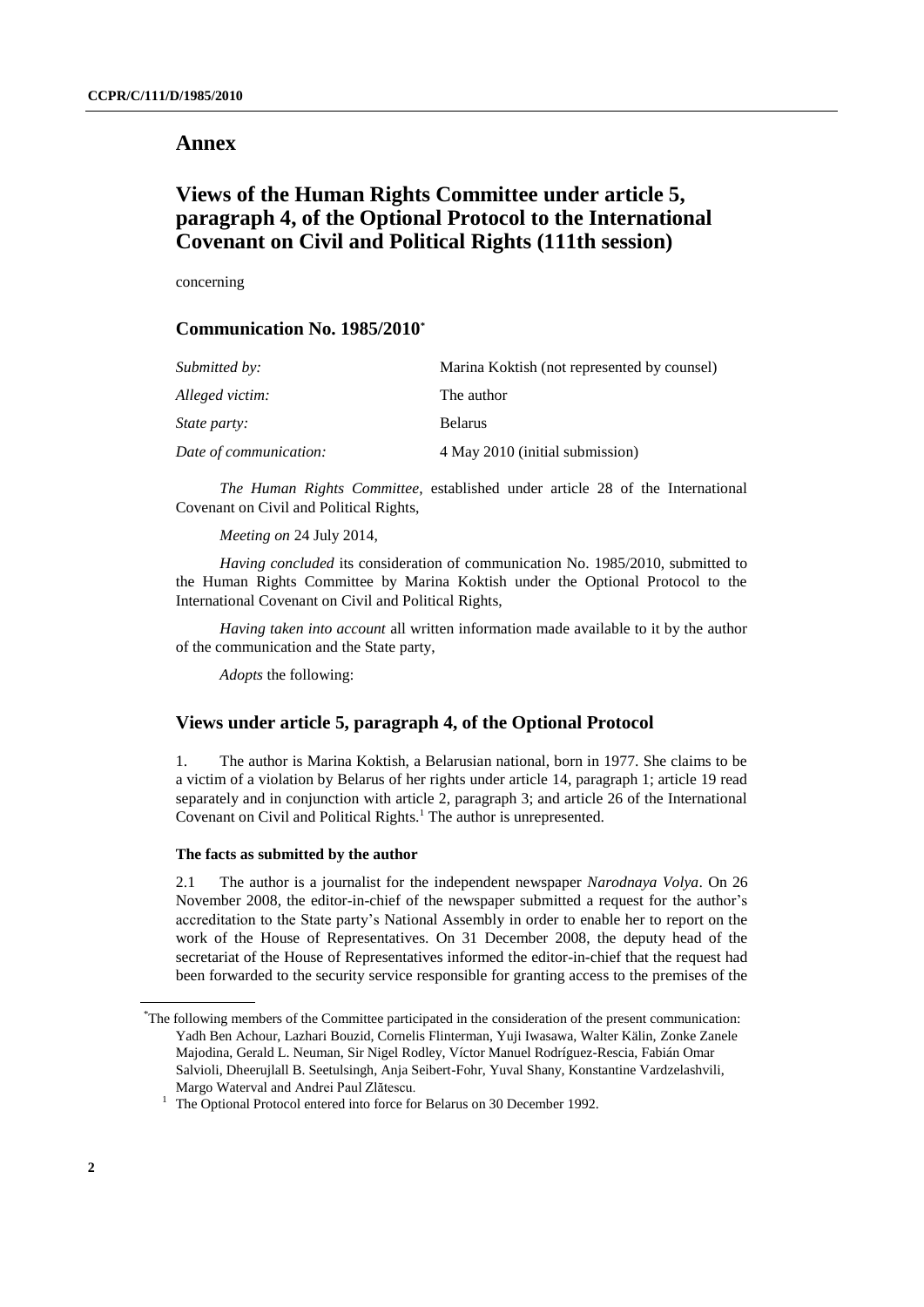Sovetskaya 11 administrative complex, where the National Assembly is located, but that it had refused to grant access to the author. The author submits that no explanation was provided for the refusal, nor did the response mention the possibility of appeal.

2.2 On 9 January 2009, the editor-in-chief again requested accreditation for the author, on that occasion writing to the President of the House of Representatives. On 23 January 2009, the Committee on Human Rights, National Matters and Mass Media of the House of Representatives replied that the accreditation request had been reviewed in accordance with the Law on the Press and Other Mass Media and the Rules of Accreditation for Journalists from the Mass Media to the House of Representatives of Belarus. According to rule No. 11, a journalist who is refused access to the Sovetskaya 11 administrative complex is not eligible for accreditation. The editor-in-chief was also informed that he could submit a request for accreditation for another journalist from the newspaper and that the author could ask for accreditation for National Assembly events taking place outside the Sovetskaya 11 administrative complex.

2.3 On 10 February 2009, the author and the editor-in-chief of the newspaper brought a complaint before the Moscow District Court in Minsk concerning the refusal to grant accreditation. The complaint referred, inter alia, to article 34, paragraph 1, of the Constitution of Belarus, which guarantees the right of citizens to obtain, keep and disseminate full, reliable and timely information regarding the activities of State institutions. Under paragraph 3 of that article, access to information can only be limited by law in order to protect the honour and dignity of others, the personal and family life of citizens and the full realization of their rights. Article 42 of the Law on the Press and Other Mass Media, which regulates the accreditation procedure for journalists with State bodies, contains no grounds limiting journalists' access. The author claimed that the refusal to grant her accreditation constituted a violation of her constitutional right to access information and a violation of the domestic law.

2.4 In her claim, the author also pointed out that the Rules of Accreditation for Journalists from the Mass Media to the House of Representatives of Belarus, issued by the President of the House, were contradictory. In particular, rule No. 10 states that the House of Representatives forwards accreditation requests to the security service of the President of the Republic of Belarus for clearance and to grant permission for access; rule No. 11 states that journalists who are not granted access may not be accredited; whereas rule No. 17 states that accredited journalists must obtain permission for access from the security service. The author submitted that the factual decision about whether to grant her accreditation was taken by the security service, which was not competent to take that decision according to the law. The refusal to grant her access and accreditation was thus unlawful, discriminatory and violated the interests of an independent press and the rights of the journalist. The author referred to article 14, paragraph 1, of the Covenant and requested the court to revoke the refusal to grant her accreditation.

2.5 On 13 February 2009, the Moscow District Court in Minsk refused to hear the case on the grounds that the author had no right to a judicial remedy, since her complaint fell outside the jurisdiction of the courts.

2.6 On an unspecified date, the author filed a private complaint before Minsk City Court against the District Court's refusal to hear the case. The author referred to article 112 of the Constitution, which establishes that the courts administer justice based on the provisions of the Constitution and the laws adopted in accordance with it. She also noted that the Law of 6 June 1996 on citizens' submissions and Presidential Decree No. 498 of 15 October 2007 establish a procedure on handling citizens' complaints, which includes judicial review. She also made reference to articles 2 and 14, paragraph 1, of the Covenant. On 26 March 2009, Minsk City Court rejected the author's complaint on the grounds that the relevant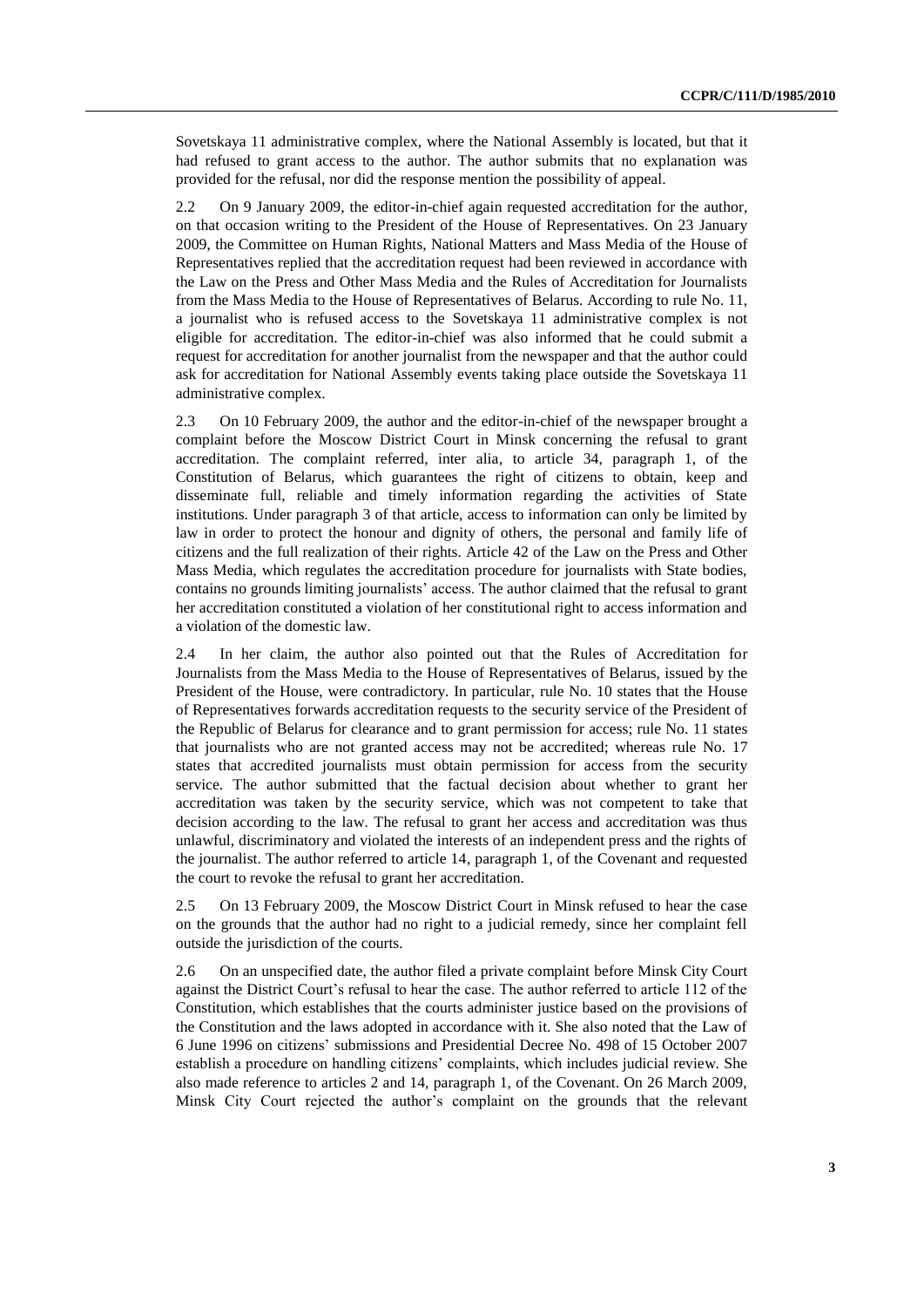legislation did not include a specific reference to the right to a judicial remedy in cases of denial of accreditation to the House of Representatives.

2.7 On an unspecified date, the author filed an appeal before the Supreme Court under the supervisory review procedure, which was rejected on 26 June 2009 on the grounds that the pertinent legislation did not include a specific reference to the right to a judicial remedy in cases of denial of accreditation. The author's subsequent attempts to appeal before the Supreme Court and the Constitutional Court were unsuccessful.

#### **The complaint**

3.1 The author claims that the refusal to grant her accreditation to the House of Representatives amounts to denial of access to information, and that the authorities have not justified the denial on the basis of the protection of the rights or reputation of other persons, nor on the basis of the protection of national security, public order, health or morals. She therefore claims that the denial violates her rights under articles 19 and 2, paragraph 3, of the Covenant.

3.2 The author also claims that the denial of the courts to hear her case constitutes a denial of justice, in violation of her rights under article 14, paragraph 1, of the Covenant.

3.3 The author further claims that all the other media representatives received accreditation to the House of Representatives and that she was refused it because her newspaper is the only independent publication, not owned by the State. She believes that the refusal is politically motivated and discriminatory, and that it violates her rights under article 26 of the Covenant.

3.4 She also claims that the refusal to hear her case before the courts was based on discriminatory grounds and thus constitutes a violation of article 26 of the Covenant.

#### **State party's observations on admissibility**

4.1 By note verbale of 6 January 2011, the State party recalled that it had repeatedly expressed its legitimate concerns to the Committee regarding the unjustified registration of individual communications. The majority of the concerns related to communications which had been submitted by individuals who had deliberately not exhausted all available remedies in the State party, which include filing an appeal with the Office of the Procurator-General against judgements that had taken effect, under the supervisory review procedure. The State party added that the present communication had been "registered in violation of the provisions of the Optional Protocol" and that there were therefore "no legal grounds for (its) consideration by the State party".

4.2 By letter of 19 April 2011, the Chairperson of the Committee informed the State party that it is implicit in article 4, paragraph 2, of the Optional Protocol to the Covenant that a State party must provide the Committee with all the information at its disposal. Therefore, the State party was requested to submit its observations on the admissibility and the merits of the present case. The Chairperson also informed the State party that, in the absence of further information, the Committee would proceed with the examination of the communication based on the information available to it.

4.3 On 30 September 2011, the State party was again invited to submit its observations on admissibility and merits.

4.4 On 5 October 2011, the State party submitted that it believed that there were no legal grounds for the consideration of the present communication, since it had been registered in violation of article 1 of the Optional Protocol. It maintained that all available domestic remedies had not been exhausted, as required by article 2 of the Optional Protocol, since no appeal for supervisory judicial review had been filed with Office of the Procurator-General.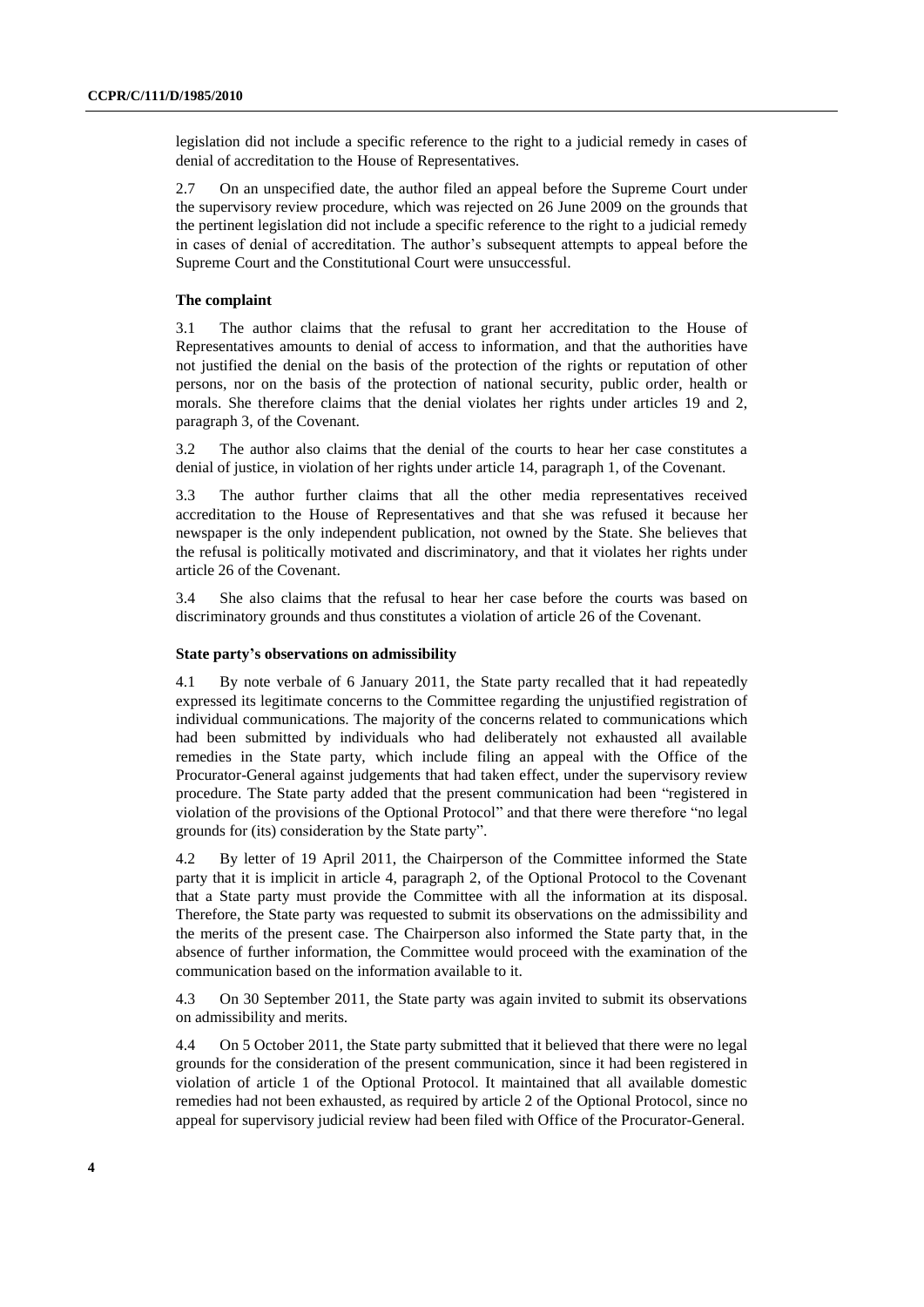4.5 On 25 October 2011, the State party was again invited to submit its observations on admissibility and merits. It was again informed that, in the absence of further information, the Committee would proceed with the examination of the communication based on the information available to it.

4.6 On 25 January 2012, the State party submitted with regard to the present communication and around 60 other communications that, when becoming a party to the Optional Protocol, it had recognized the competence of the Committee under article 1, but that recognition of competence was undertaken in conjunction with other provisions of the Optional Protocol, including those that established criteria regarding petitioners and the admissibility of their communications, in particular articles 2 and 5. The State party maintains that, under the Optional Protocol, State parties have no obligation regarding recognition of the Committee's rules of procedure and its interpretation of the provisions of the Optional Protocol, which "could only be efficient when done in accordance with the Vienna Convention on the Law on Treaties". It submits that, "in relation to the complaint procedure the States parties should be guided first and foremost by the provisions of the Optional Protocol," and that "references to the Committee's long-standing practice, methods of work, case law are not subject of the Optional Protocol". It also submits that "any communication registered in violation of the provisions of the Optional Protocol to the Covenant on Civil and Political Rights will be viewed by the State party as incompatible with the Protocol and will be rejected without comments on the admissibility or on the merits". The State party also maintains that decisions taken by the Committee on rejected communications will be considered by its authorities as "invalid".

#### **Author's comments on the State party's observations**

5.1 On 19 March 2012, the author submitted that, according to article 61 of the Constitution, after exhausting existing domestic remedies, in line with the international treaties ratified by the State party, a person has a right to submit complaints to international organizations in order to protect his/her rights and freedoms. The author quotes article 2, paragraph 3, of the Covenant and article 2 of the Optional Protocol, and points out that by becoming a party to the Optional Protocol to the Covenant, the State party has recognized the competence of the Committee to receive and consider communications from individuals subject to its jurisdiction who claim to be victims of a violation by the State party of any of the rights set forth in the Covenant.<sup>2</sup>

5.2 The author submits that the obligation to exhaust domestic remedies is related to the subsidiary nature of international protection mechanisms which may be employed if a State party fails to protect a victim from the violation of his/her rights within its own system. Regarding the effectiveness of the domestic remedies, the author submits that an effective remedy is a procedure capable of settling in a binding nature disputes concerning violations of rights by courts or by State institutions and of providing a remedy (compensation). In that connection, the author notes that she has appealed the refusal of the Moscow District Court in Minsk to hear her case within cassation proceedings and under the supervisory review procedure. In the light of the Committee's jurisprudence in other cases against Belarus regarding the available domestic remedies in the State party, the author maintains that she has exhausted all available domestic remedies. She further notes that the supervisory review procedure is discretionary in nature and for that reason, cannot be considered as an effective remedy. She adds that the Committee has not concluded in its jurisprudence that the supervisory review procedure constitutes an effective remedy. The author also refers to a number of decisions of the European Court of Human Rights

 $2\degree$  The author refers to article 1 of the Optional Protocol to the Covenant.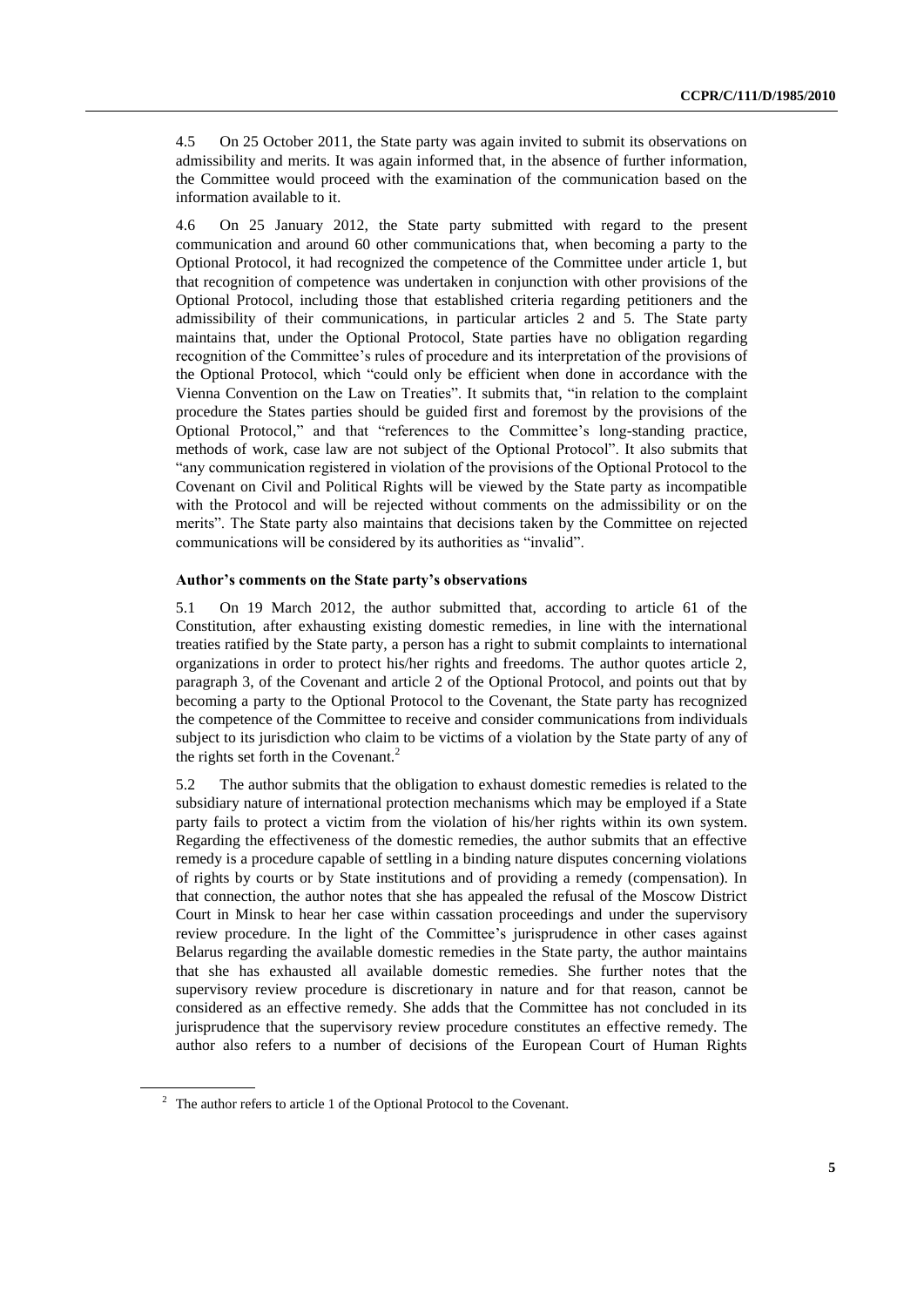regarding other countries, and scholarly materials on the ineffectiveness of the supervisory review procedure.

5.3 The author also notes that the State party has not demonstrated that a prosecutor's protest motion submitted within the supervisory review procedure is indeed an effective remedy. In that connection, she notes that the State party is aware of many cases when a prosecutor's protest motion submitted within the supervisory review procedure has been rejected or dismissed by courts. She maintains that a prosecutor's protest motion submitted within supervisory review procedure does not guarantee the re-examination of a case, and consequently, that remedy cannot be considered effective.

5.4 In the light of the above, the author maintains that she has fulfilled all the admissibility requirements set out in the Optional Protocol to the Covenant before submitting the present communication to the Committee and that her case can be examined on the merits. She notes that the State party has not presented any facts demonstrating the contrary and has not substantiated its arguments.

#### **Issues and proceedings before the Committee**

#### *State party's lack of cooperation*

6.1 The Committee notes the State party's assertion that there are no legal grounds for the consideration of the authors' communication, insofar as it is registered in violation of the provisions of the Optional Protocol; that it has no obligations regarding recognition of the Committee's rules of procedure and regarding the Committee's interpretation of the provisions of the Optional Protocol; and that if a decision is taken by the Committee on the present communication, it will be considered "invalid" by the authorities of the State party.

6.2 The Committee recalls that under article 39, paragraph 2, of the Covenant, it is empowered to establish its own rules of procedure, which States parties have agreed to recognize. It further observes that, by adhering to the Optional Protocol, a State party to the Covenant recognizes the competence of the Committee to receive and consider communications from individuals claiming to be victims of violations of any of the rights set forth in the Covenant (preamble and art. 1). Implicit in a State's adherence to the Optional Protocol is an undertaking to cooperate with the Committee in good faith so as to permit and enable it to consider such communications, and after examination to forward its views to the State party and to the individual (art. 5, paras. 1 and 4). It is incompatible with those obligations for a State party to take any action that would prevent or frustrate the Committee in its consideration and examination of the communication, and in the expression of its Views.<sup>3</sup> It is for the Committee to determine whether a communication should be registered. By failing to accept the competence of the Committee to determine whether a communication shall be registered and by declaring beforehand that it will not accept the determination of the Committee on the admissibility or the merits of that communication, the State party violates its obligations under article 1 of the Optional Protocol to the Covenant.<sup>4</sup>

<sup>3</sup> See, inter alia, communication No. 869/1999, *Piandiong et al.* v. *the Philippines*, Views adopted on 19 October 2000, para. 5.1.

<sup>4</sup> See, for example, communications No. 1226/2003, *Korneenko* v. *Belarus*, Views adopted on 20 July 2012, para. 8.2; No. 1948/2010, *Turchenyak et al.* v. *Belarus*, Views adopted on 24 July 2013, para. 5.2.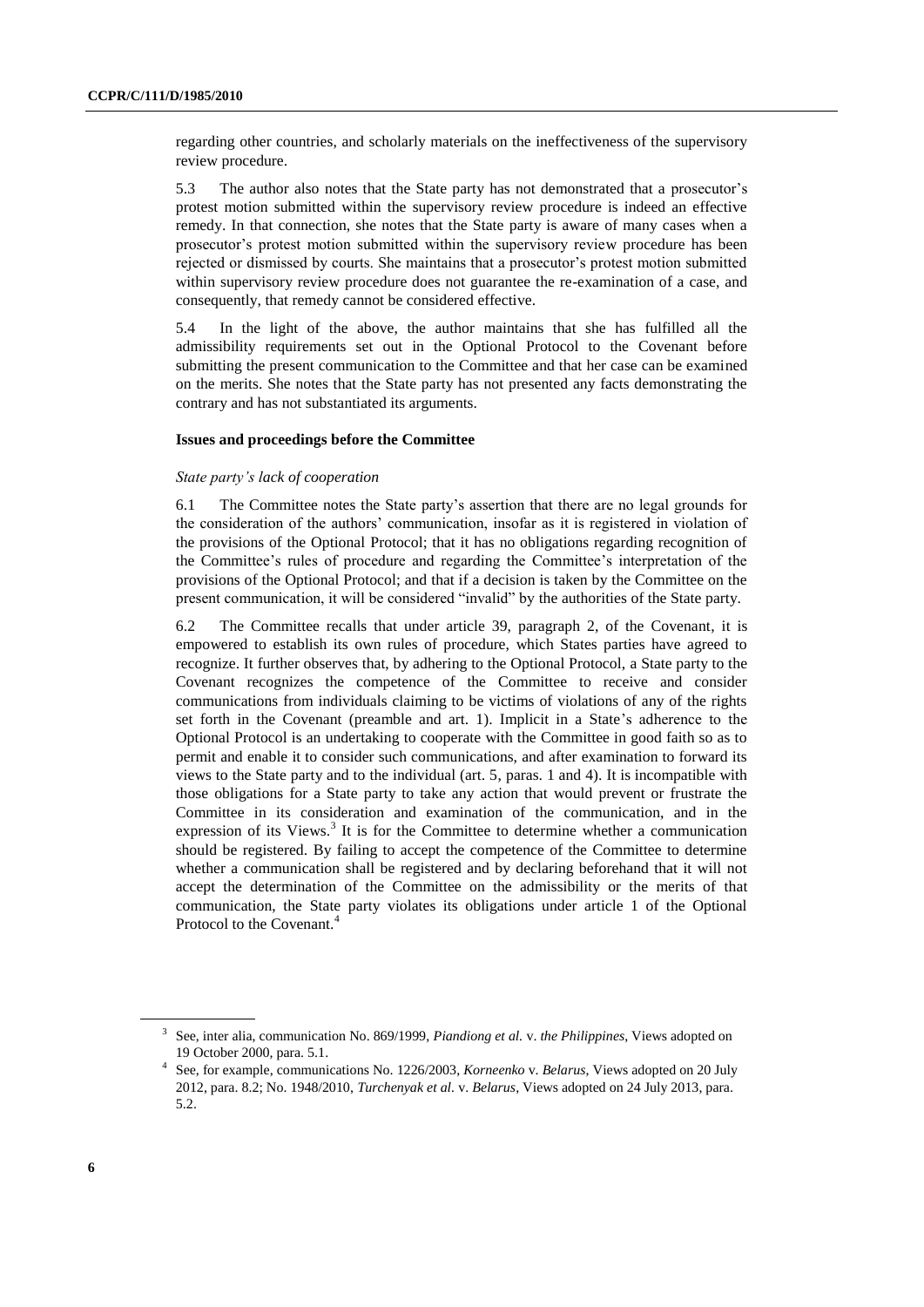#### *Consideration of admissibility*

7.1 Before considering any claim contained in a communication, the Human Rights Committee must decide, in accordance with rule 93 of its rules of procedure, whether or not the communication is admissible under the Optional Protocol to the Covenant.

7.2 The Committee has ascertained, as required under article 5, paragraph 2 (a), of the Optional Protocol, that the same matter is not being examined under another procedure of international investigation or settlement.

7.3 The Committee notes the author's claims under article 19, read separately and in conjunction with article 2, paragraph 3, and article 14, paragraph 1, of the Covenant. It notes that the State party has challenged the admissibility of the communication for nonexhaustion of domestic remedies under article 5, paragraph 2 (b), of the Optional Protocol as the author has failed to request the Office of the Procurator-General to have her case considered under the supervisory review proceedings. The Committee recalls its jurisprudence, according to which a petition for supervisory review to a Prosecutor's Office, allowing for review of court decisions that have taken effect, does not constitute a remedy which has to be exhausted for the purposes of article 5, paragraph 2 (b), of the Optional Protocol.<sup>5</sup> Accordingly, it considers that it is not precluded by article 5, paragraph 2 (b), of the Optional Protocol from examining that part of the communication.

7.4 The Committee further notes that the author claims that her rights under article 26 of the Covenant have been violated as she was refused accreditation by the House of Representatives because the accreditation request was submitted by an independent newspaper. The Committee observes that, according to the information available on file, the author was refused accreditation as she was not granted security clearance giving her access to the premises of the National Assembly. The Committee notes that no other reasons were provided by the national authorities. The Committee also notes that the author provided no further pertinent information, for example, names and numbers of accredited State-owned media, and other non-accredited privately owned media. It further notes that the newspaper at issue has been published in Belarus since 2000 and that it was re-issued a publishing certificate in 2010. In addition, the Committee observes that the editor-in-chief was informed by the House of Representatives on 23 January 2009 that he could submit a request for accreditation of another journalist from that newspaper. In addition, the Committee notes the author's claim that the refusal to hear her case before the courts was based on discriminatory grounds. In those circumstances and in the absence of any other pertinent information on file, the Committee considers that the present claim is not sufficiently substantiated for the purposes of admissibility as far as it relates to article 26 of the Covenant, and concludes that that part of the communication is inadmissible under article 2 of the Optional Protocol.

7.5 The Committee considers that the author's claims under articles 19 read alone and in conjunction with article 2, paragraph 3, and 14, paragraph 1, of the Covenant regarding the restriction of her freedom of expression and her access to court are sufficiently substantiated, for the purposes of admissibility, declares them admissible and proceeds to their examination on the merits.

<sup>5</sup> Communication No. 1873/2009, *Alekseev* v. *the Russian Federation*, Views adopted on 25 October 2013, para. 8.4.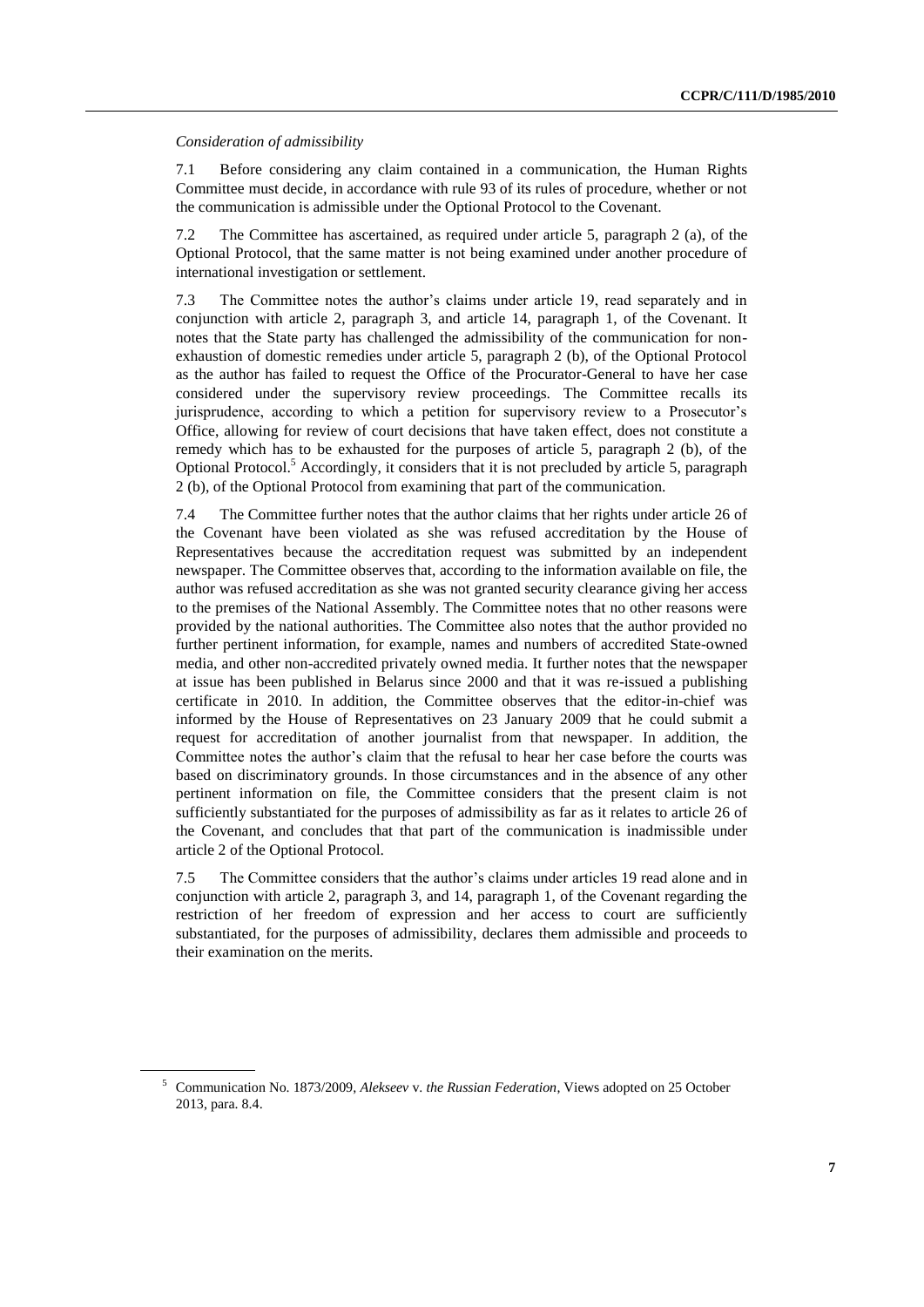#### *Consideration of merits*

8.1 The Human Rights Committee has considered the communication in the light of all the information made available to it by the parties, as provided for under article 5, paragraph 1, of the Optional Protocol.

8.2 The issue before the Committee is whether the refusal of the author's accreditation to the State party's National Assembly for the purpose of reporting on the work of the House of Representatives amounts to a violation of her right under article 19 of the Covenant, to seek, receive and impart information.

8.3 The Committee recalls that article 19, paragraph 2, taken together with article 25 of the Covenant, include a right whereby the media has access to information on public affairs. The free press and other media can therefore access information about the activities of elected bodies and their members and are able to comment on public issues without censorship or restraint and inform public opinion.<sup>6</sup> Any restrictions imposed by the State party on the exercise of the rights protected under article 19, paragraph 2, must be provided by law; they may only be imposed for one of the grounds set out in subparagraphs (a) and (b) of paragraph 3; and they must conform to the strict test of necessity and proportionality.<sup>7</sup> The Committee recalls that a State party must demonstrate in specific and individualized fashion why the specific action taken was necessary and proportionate.<sup>8</sup> With respect to accreditation schemes for journalists, the Committee recalls that such schemes are permissible only where necessary to provide journalists with privileged access to certain places and/or events. Such schemes shall be applied in a manner that is nondiscriminatory and compatible with article 19 and other provisions of the Covenant, based on objective criteria and taking into account that journalism is a function shared by a wide range of actors.<sup>9</sup> The relevant criteria for accreditation shall be specific, fair and reasonable, and their application shall be transparent.<sup>10</sup>

8.4 In the present case, the refusal to grant the author's accreditation to the State party's National Assembly, which would enable her, as a journalist, to access information and, thereafter, to impart it in order to inform the readers of the *Narodnaya Volya* newspaper of the work of the National Assembly, amounted to a restriction on the exercise of her right to freedom of expression. The Committee notes that the State party has submitted no observations on the merits of the present communication and has therefore sought neither to justify the refusal of accreditation as application of the law nor to identify which of the above-mentioned purposes are applicable, much less the necessity thereof in the particular case. The Committee also notes that, according to information on file, the author was denied accreditation because her security clearance had been refused by the security services, resulting in the fact that she did not have access to the Sovetskaya 11 administrative premises where the National Assembly is located. According to the available information on file, the authorities' refusal was based on the Law on the Press and Other Mass Media and the Rules of Accreditation for Journalists from the Mass Media to the House of Representatives of Belarus.

<sup>6</sup> See communication No. 633/1995, *Gauthier* v. *Canada*, Views adopted on 5 May 1999, para. 13.4 and the Committee's general comment No. 34 (2011) on freedoms of opinion and expression, paras. 18 and 20. See also the Committee's general comment No. 25 (1996) on the right to participate in public affairs, voting rights and the right of equal access to public service, para. 25.

<sup>7</sup> See communication No. 1022/2001, *Velichkin* v. *Belarus*, Views adopted on 20 October 2005, para. 7.3.

<sup>8</sup> See communication No. 926/2000, *Shin* v. *Republic of Korea,* Views adopted 16 March 2004, para. 7.3. See also general comment No. 34 (note 6 above), para. 35.

<sup>9</sup> See general comment No. 34 (note 6 above), para. 44.

<sup>10</sup> See *Gauthier* v. *Canada* (note 6 above), para. 13.6.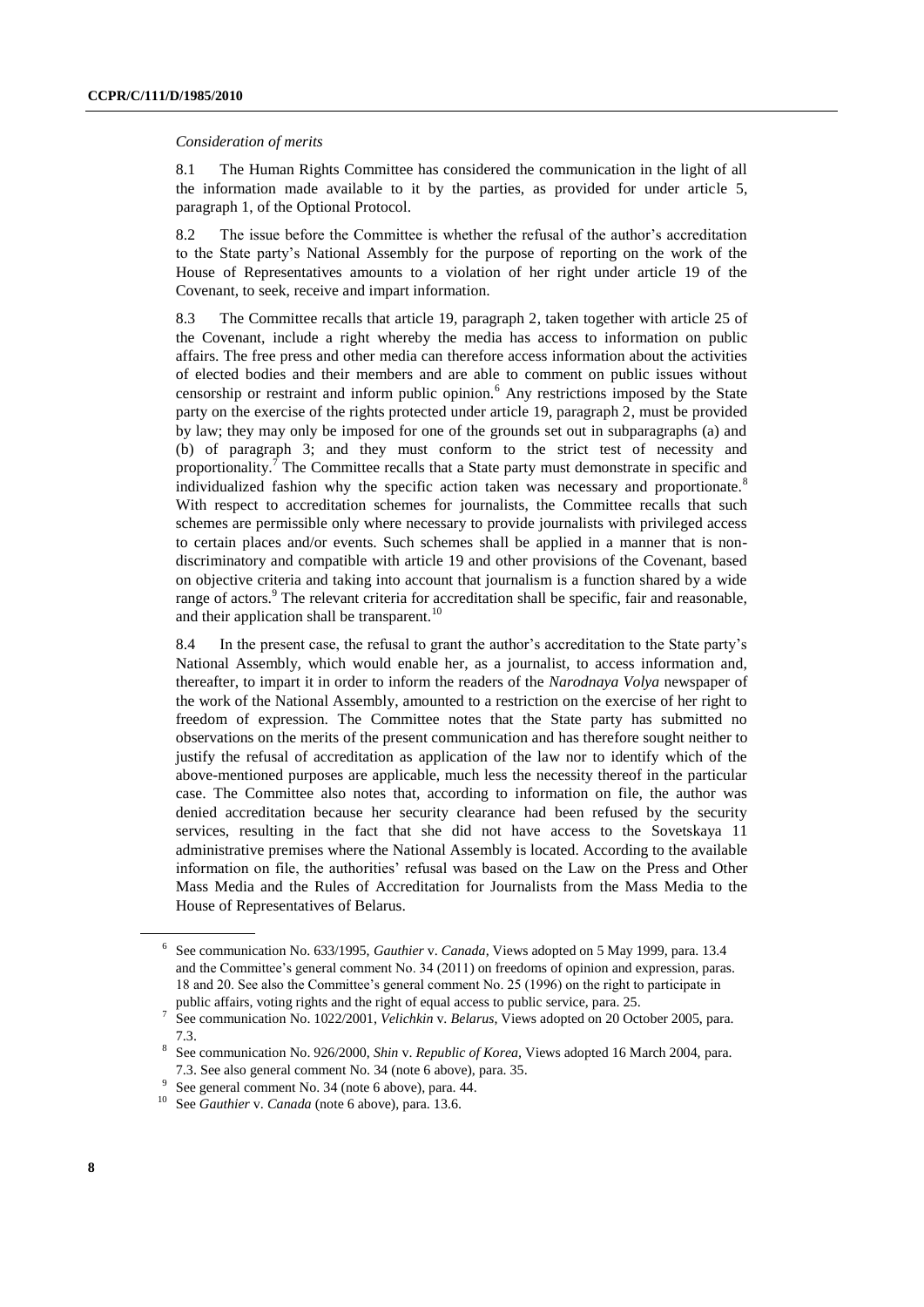8.5 The Committee has to consider whether those grounds are sufficiently precise to qualify the author's denial of accreditation as provided by law and necessary for the grounds set out in subparagraphs (a) and (b) of article 19, paragraph 3. The Committee notes the author's claim that article 42 of the Law on the Press and Other Mass Media, which provides for the accreditation of journalists, does not contain any grounds for denying accreditation, whereas rule No. 11 of the Rules of Accreditation for Journalists from the Mass Media to the House of Representatives of Belarus excludes accreditation if a journalist is refused access to the Sovetskaya 11 administrative complex. The Committee recalls that it is for the State party to demonstrate the legal basis for any restrictions imposed on freedom of expression.<sup>11</sup> For the purposes of article 19, paragraph 3, a norm must be formulated with sufficient precision to enable an individual to regulate his or her conduct accordingly.<sup>12</sup> A law may not confer unfettered discretion for the restriction of freedom of expression on those charged with its execution but must provide sufficient guidance to those charged with their execution to enable them to ascertain the basis for restricting the rights protected under article  $19<sup>13</sup>$  In the present case, in the absence of any further information from the State party on the legal grounds for denying access to the premises of the Sovetskaya 11 administrative complex, the Committee concludes that the State party has failed to show for the purposes of article 19, paragraph 3, of the Covenant, that the refusal to grant accreditation to the author was based on the law, and, moreover, why it was necessary for respect of the rights or reputations of others, for the protection of national security or of public order (*ordre public*) or of public health or morals. The Committee, therefore, finds that the denial of accreditation of the author to the National Assembly constitutes a violation of article 19, paragraph 2, of the Covenant.

8.6 The Committee further observes that the national courts refused to examine the author's complaint concerning the denial of accreditation on the grounds that such complaints fall outside the jurisdiction of the courts. In that connection, the Committee notes that there is no possibility of recourse, either to the courts or to the National Assembly, to determine the legality of the author's exclusion or its necessity for the purposes spelled out in article 19 of the Covenant. The Committee recalls that, under article 2, paragraph 3, of the Covenant, States parties have undertaken to ensure that any person whose rights are violated shall have an effective remedy, and that any person claiming such a remedy shall have his/her right thereto determined by competent authorities. Accordingly, whenever a right recognized by the Covenant is affected by the action of a State agent, there must be a procedure established by the State allowing the person whose right has been affected to claim before a competent body that there has been a violation of his/her rights.<sup>14</sup>

8.7 In the light of the above and in the absence of any information from the State party as to the merits of the present communication, the Committee concludes that the author's rights under article 19, paragraph 2, read alone and in conjunction with article 2, paragraph 3, of the Covenant have been violated.

8.8 In the light of that conclusion, the Committee decides not to examine separately the author's remaining claims under article 14, paragraph 1, of the Covenant.

9. The Human Rights Committee, acting under article 5, paragraph 4, of the Optional Protocol to the International Covenant on Civil and Political Rights, is of the view that the

<sup>11</sup> See, for example, communication No. 1553/2007, *Korneenko and Milinkevich* v. *Belarus*, Views adopted on 20 March 2009, para. 8.3.

<sup>12</sup> See general comment No. 34 (note 6 above), para. 25.

<sup>13</sup> Ibid., para. 25.

<sup>14</sup> See, for example, *Gauthier* v. *Canada* (note 6 above), para. 13.7.